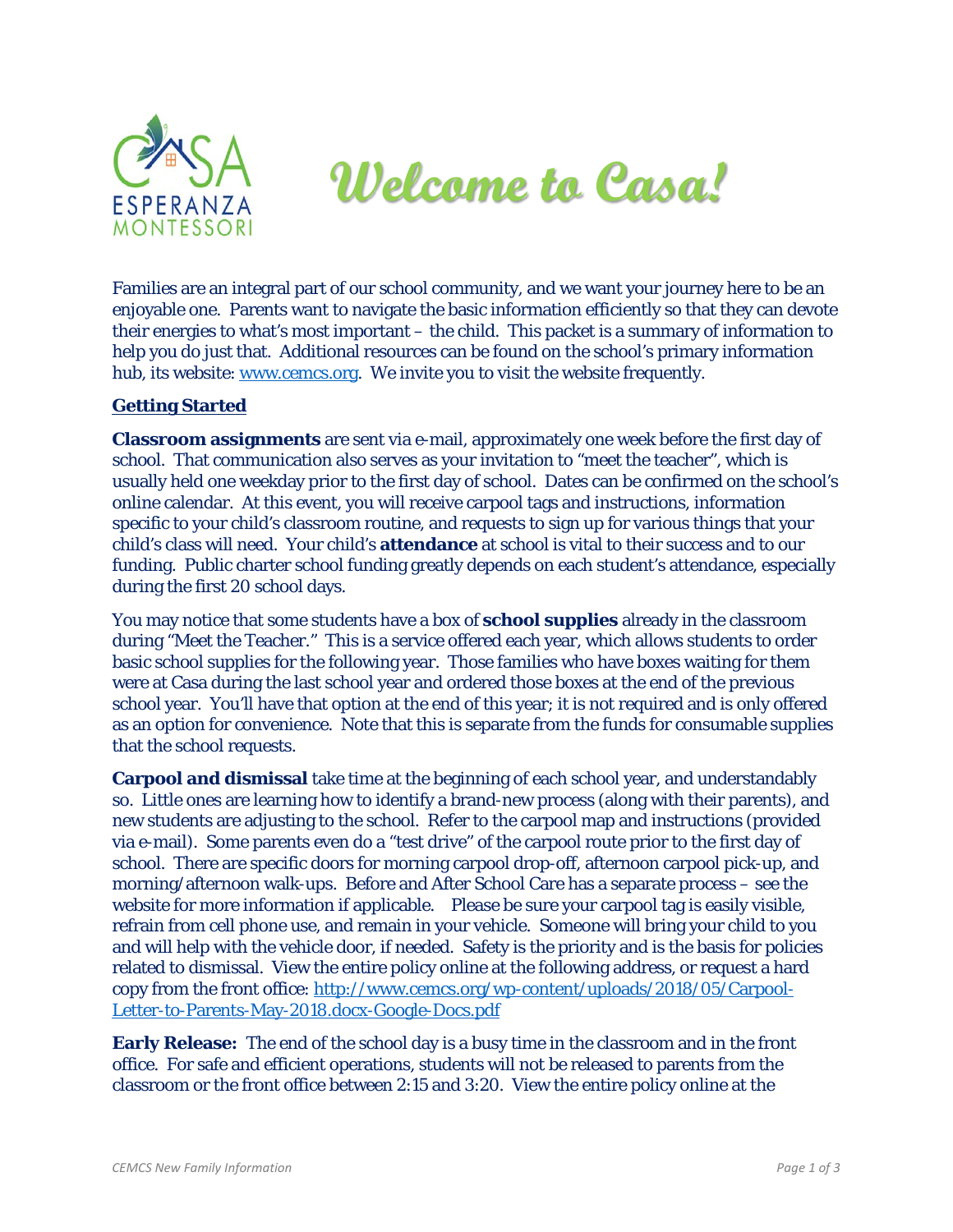following address, or request a hard copy from the front office: [http://www.cemcs.org/wp](http://www.cemcs.org/wp-content/uploads/2017/02/CEM-Policy-2.2.1-Early-Release-Revision-September-2016.pdf)[content/uploads/2017/02/CEM-Policy-2.2.1-Early-Release-Revision-September-2016.pdf](http://www.cemcs.org/wp-content/uploads/2017/02/CEM-Policy-2.2.1-Early-Release-Revision-September-2016.pdf)

**Late Pickup:** Children need to remain safe and supervised if left at school after hours. Children who are not picked up by 3:20 will remain in the front office until 3:30. All remaining children will be sent to the Aftercare program at 3:45. Fees may apply; please view the entire policy online at the following address, or request a hard copy from the front office: [http://www.cemcs.org/wp-content/uploads/2017/02/CEM-Policy-2.1.1-Late-Pickup-Revised-](http://www.cemcs.org/wp-content/uploads/2017/02/CEM-Policy-2.1.1-Late-Pickup-Revised-September-2016.pdf)[September-2016.pdf](http://www.cemcs.org/wp-content/uploads/2017/02/CEM-Policy-2.1.1-Late-Pickup-Revised-September-2016.pdf)

The **Attendance Policy** can be found online at the following address, or you may request a hard copy from the front office: [http://www.cemcs.org/wp-content/uploads/2017/02/CEM-](http://www.cemcs.org/wp-content/uploads/2017/02/CEM-Policy-3.3.2-Attendance-Policy-Revised-September-20161.pdf)[Policy-3.3.2-Attendance-Policy-Revised-September-20161.pdf](http://www.cemcs.org/wp-content/uploads/2017/02/CEM-Policy-3.3.2-Attendance-Policy-Revised-September-20161.pdf)

**Uniforms** are required from the first day of school. The uniform policy explains additional requirements and color combinations, which may vary by grade level. Uniform swaps are held several times throughout the school year (see the calendar), so you may want to wait before purchasing many uniform sets. You do not have to donate in order to obtain uniforms. View the entire policy online at the following address, or request a hard copy from the front office: [http://www.cemcs.org/wp-content/uploads/2017/02/CEM-policy-2.2-Dress-Code-Revised-](http://www.cemcs.org/wp-content/uploads/2017/02/CEM-policy-2.2-Dress-Code-Revised-May-20121.pdf)[May-20121.pdf](http://www.cemcs.org/wp-content/uploads/2017/02/CEM-policy-2.2-Dress-Code-Revised-May-20121.pdf) 

**Lunch** options are to either bring it ready-to-eat from home; or to order from the My Hot Lunchbox program. The latter allows you to order online, and delivers a meal to your child, in his or her classroom, at lunchtime. Please remember to check the school's policy on healthy choices, along with some suggestions, when packing your child's lunch.

More information regarding these processes and school policies can be found on the website, under *Student Life*.

## **Getting Involved**

Donating classroom materials and financial support begin right away! As early as "Meet the Teacher", you'll have the opportunity to choose items to donate for the classrooms, including art and music, and to pay the consumable materials fee for each student. Teachers also greatly appreciate your donations of time, whether by signing up for reading, recess, or general help. Spending time in the classroom will begin some weeks after the year has begun; this allows students and teachers to settle into their routine first. Any volunteer work that involves interacting with the children requires a background check. The school offers a process for background checks and will send reminders at the beginning of the year. View the entire policy online at the following address, or request a hard copy from the front office: [http://www.cemcs.org/wp-content/uploads/2017/02/CEM-policy-02.14-Volunteer-](http://www.cemcs.org/wp-content/uploads/2017/02/CEM-policy-02.14-Volunteer-Background-Check-May-20141.pdf)[Background-Check-May-20141.pdf](http://www.cemcs.org/wp-content/uploads/2017/02/CEM-policy-02.14-Volunteer-Background-Check-May-20141.pdf)

Every parent is a member of the Parent Faculty Association (PFA). The PFA has its own board and committees and supports the school in many ways, including: fundraising, event planning, and social networking activities for families. With so many initiatives, you're bound to find something particularly exciting to you. Get to know other families, gain helpful tips as a parent of Casa, and join the fun! Learn more by visiting: [http://www.cemcs.org/get](http://www.cemcs.org/get-involved/volunteer/pfa/)[involved/volunteer/pfa/](http://www.cemcs.org/get-involved/volunteer/pfa/)